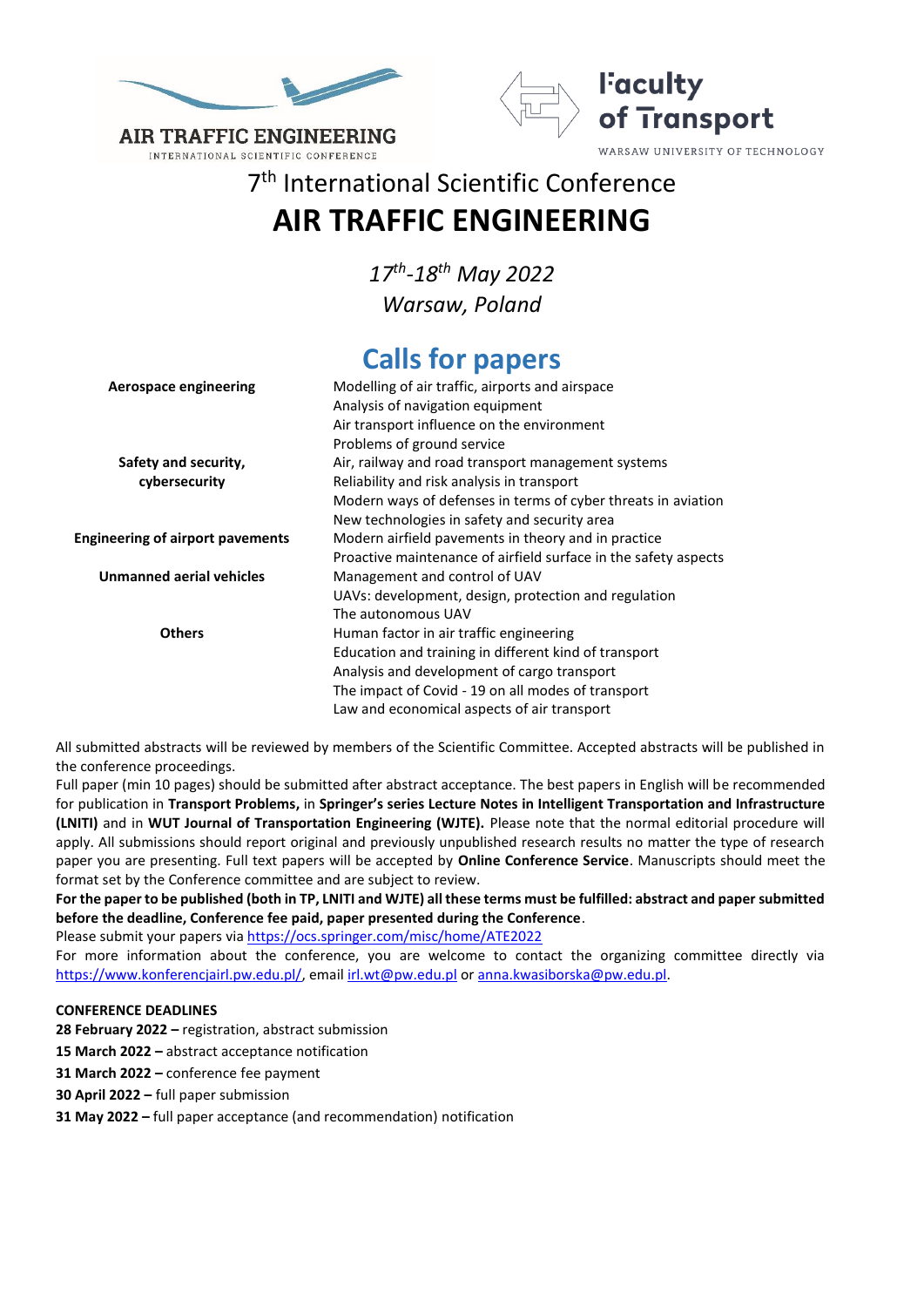#### **HONORARY PATRONAGE**



### **SHORT PROGRAMME**

May 17th 2022 May 18th 2022 to 10:00 – Registration of Participants 7:00 – 9:00 – Breakfast 10:00 – 10:15 – Opening Ceremony 9:30 – 10:30 – Poster Session 10:15 – 12:00 – Session I 10:30 – 11:00 – Coffee Break 12.15 – 14:00 – Session II 13:00 – 14:00 – Lunch 14:45 – 16:30 – Session III 17:00 – transport to hotel 20:00 – Gala Dinner in hotel

12:00 – 12:15 – Coffee Break 11:00 – 13:00 – Plenary Session and close conference 14:00 – 14:45 – Lunch After 14:00 – Departure of Participants

#### **NOTE TO AUTHORS**

#### **Organizational information**

The conference will start in auditorium 0.55 located in the Faculty of Transport of the Warsaw University of Technology on the street Koszykowa 75 in Warsaw. After the sessions there will be a transfer to the hotel near Warsaw. Please send a transport request. The first day on conference will also be prepared remotely with the participation of MS Teams and will be broadcast on YouTube [https://www.youtube.com/watch?v=hVDd\\_WNAyDo&t=185s.](https://www.youtube.com/watch?v=hVDd_WNAyDo&t=185s) 

Questions regarding the organization of the conference can be sent to the e-mail **[irl.wt@pw.edu.pl.](mailto:irl@wt.pw.edu.pl)** 

#### **CONFERENCE LANGUAGE**

The official conference language is English and Polish. Translations are not provided.

#### **SCIENTIFIC COMMITTEE**

Anna Stelmach (Chairman) – Warsaw University of Technology, Poland Jacek Skorupski (Vice-Chairman) – Warsaw University of Technology, Poland Michelle Bandeira – Aeronautical Institute of Technology, Brasil Wang Bo - Ningbo University of Technology, China Martin Bugaj – University of Zilina, Slovakia Peter Choroba - Eurocontrol, France Leszek Cwojdziński – Bombardier Reggie Davidrajuh – Stavanger University, Norway Wiesław Dąbrowski - Institute of Roads and Airports, Poland Andrzej Fellner – Silesian University of Technology, Poland Andrii Galkin – Beketov National University of Urban Economy in Kharkiv, Ukraine Iwona Grabarek – Warsaw University of Technology, Poland Giorgio Guglieri - Technical University of Turin, Italy Ryszard Hać – Military University of Aviation, Dęblin, Poland Jeevith Hedge - Norwegian University of Science and Technology, Norway Gokhan Inalhan – Istanbul Technical University, Turkey Luboš Janko – Czech Technical University in Prague, Czech Republic Radosav Jovanović - University of Belgrade, Serbia Jaroslav Juračka - Brno University of Technology, Czech Republic Jakub Karaus - CVUT in Pragus, Czech Republic Antonín Kazda - University of Zilina, Slovakia Robertas Keršys - Kaunas University of Technology, Lithuania Grzegorz Kowalczyk – Air Force Institute of Technology, Poland Jakub Kraus – Czech Technical University in Prague, Czech Republic Andrzej Krzyszkowski – Kazimierz Pulaski University of Technology and Humanities in Radom, Poland Pavol Kurdel - Technical University of Košice, Slovakia